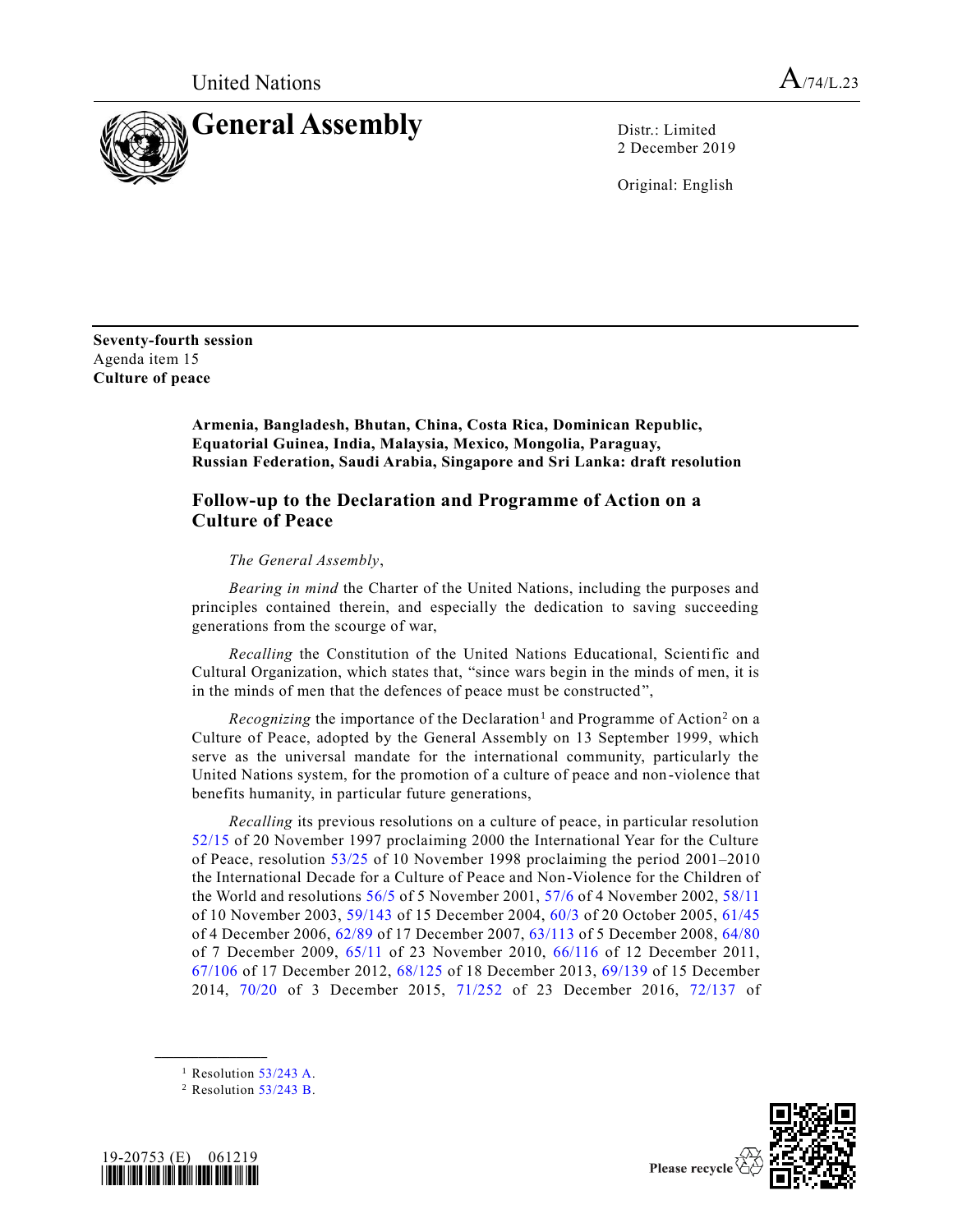11 December 2017 and [73/126](https://undocs.org/en/A/RES/73/126) of 12 December 2018, adopted under its agenda item entitled "Culture of peace",

*Recalling also* the United Nations Millennium Declaration,<sup>3</sup> which calls for the active promotion of a culture of peace,

*Reaffirming* its resolution [70/1](https://undocs.org/en/A/RES/70/1) of 25 September 2015, entitled "Transforming our world: the 2030 Agenda for Sustainable Development",

*Recalling* its resolutions [70/262](https://undocs.org/en/A/RES/70/262) of 27 April 2016 on the review of the United Nations peacebuilding architecture and [72/276](https://undocs.org/en/A/RES/72/276) of 26 April 2018 on the follow-up to the report of the Secretary-General on peacebuilding and sustaining peace,

*Recalling also* its resolutions [72/241](https://undocs.org/en/A/RES/72/241) of 20 December 2017 on a world against violence and violent extremism, [72/284](https://undocs.org/en/A/RES/72/284) of 26 June 2018 on the United Nations Global Counter-Terrorism Strategy Review, and [70/254](https://undocs.org/en/A/RES/70/254) of 12 February 2016 on the Secretary-General's Plan of Action to Prevent Violent Extremism, and noting the establishment of the United Nations Office of Counter-Terrorism under resolution [71/291](https://undocs.org/en/A/RES/71/291) of 15 June 2017,

*Taking note* of the 2005 World Summit Outcome adopted at the high-level plenary meeting of the General Assembly, <sup>4</sup>

*Welcoming* the observance of 10 December as Human Rights Day,<sup>5</sup> 9 December as the International Day of Commemoration and Dignity of the Victims of the Crime of Genocide and of the Prevention of This Crime<sup>6</sup> and 2 October as the International Day of Non-Violence, $<sup>7</sup>$  as proclaimed by the United Nations,</sup>

*Recognizing* that all efforts made by the United Nations system in general and the international community at large for the prevention of conflicts, the peaceful settlement of disputes, peacekeeping, peacebuilding, mediation, disarmament, sustainable development, the promotion of human dignity and human rights, social inclusion, democracy, the rule of law, good governance and gender equality at the national and international levels contribute greatly to a culture of peace,

*Recognizing also* that efforts towards peacebuilding and sustaining peace need to take into account the promotion of a culture of peace and vice versa,

*Recognizing further* the importance of respect and understanding for religious and cultural diversity throughout the world, of choosing dialogue and negotiations over confrontation and of working together and not against each other,

*Taking note* of the report of the Secretary-General,<sup>8</sup> which provides an overview of the activities that have been carried out by the main United Nations entities working in the areas of a culture of peace as well as interreligious and intercultura l dialogue, understanding and cooperation for peace since the adoption by the General Assembly of its resolutions [73/126](https://undocs.org/en/A/RES/73/126) and [73/129](https://undocs.org/en/A/RES/73/129) of 12 December 2018,

*Recalling* the proclamation by the United Nations Educational, Scientific and Cultural Organization of 21 February as International Mother Language Day, which aims at protecting, promoting and preserving linguistic and cultural diversity and multilingualism, in order to foster and enrich a culture of peace, social harmony, cross-cultural dialogue and mutual understanding,

<sup>&</sup>lt;sup>3</sup> Resolution [55/2.](https://undocs.org/en/A/RES/55/2)

<sup>4</sup> Resolution [60/1.](https://undocs.org/en/A/RES/60/1)

<sup>5</sup> Resolution [423 \(V\).](https://undocs.org/en/A/RES/423%20(V))

 $6$  Resolution  $69/323$ .

<sup>7</sup> Resolution [61/271.](https://undocs.org/en/A/RES/61/271)

<sup>8</sup> [A/74/476.](https://undocs.org/en/A/74/476)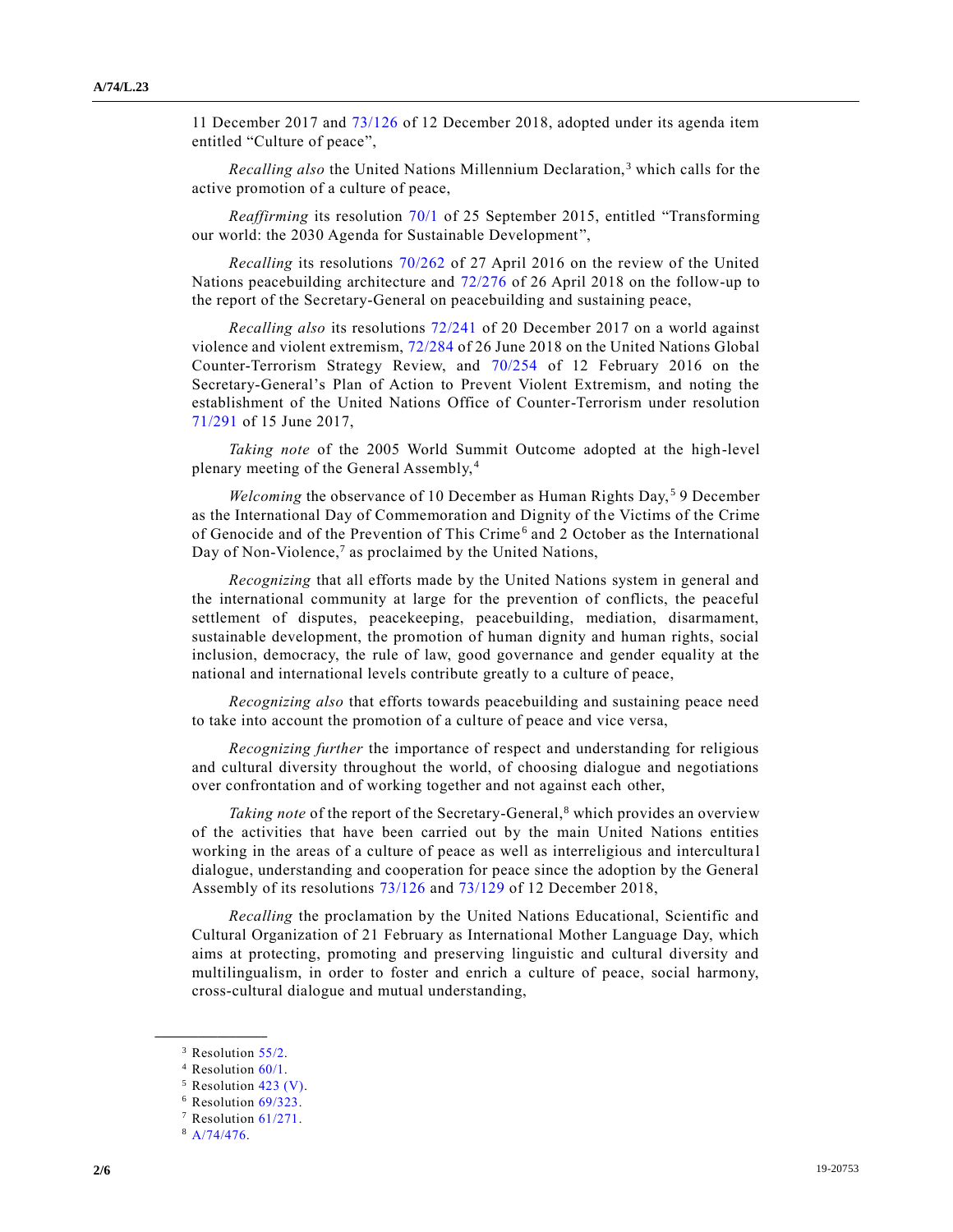*Recalling also* the proclamation by the United Nations Educational, Scientific and Cultural Organization of 30 April as International Jazz Day, which aims to develop and increase intercultural exchanges and understanding between cultures for the purpose of mutual comprehension, tolerance and the promotion of a culture of peace,

*Welcoming* the efforts of the international community to enhance understanding through constructive dialogue among civilizations, in particular through various initiatives at the local, national, regional and international levels,

*Expressing its appreciation* for the ongoing efforts of the United Nations Alliance of Civilizations in promoting a culture of peace through a number of practical projects in the areas of youth, education, media and migrations, in collaboration with Governments, international organizations, foundations and civil society groups, as well as media and the private sector,

*Taking note* of the eighth United Nations Alliance of Civilizations Forum, held at United Nations Headquarters on 19 and 20 November 2018 under the theme "#Commit2Dialogue: partnerships for prevention and sustaining peace",

*Taking note also* of the meeting of the Group of Friends of the United Nations Alliance of Civilizations, held at United Nations Headquarters on 27 September 2019 at the level of Ministers for Foreign Affairs and heads of international organizations, on the theme "Relevance of the work of the United Nations Alliance of Civilizations to the United Nations prevention agenda and its impact on the ground",

*Welcoming* the successful holding on 13 September 2019 of the General Assembly High-level Forum on the Culture of Peace, on the twentieth anniversary of the adoption of the Declaration and Programme of Action, convened by the President of the Assembly, at which Member States emphasized a wide-ranging partnership and inclusive collaboration among Member States, international organizations and civil society for the implementation of the Declaration and Programme of Action, and taking note with appreciation of the Chair's summary of the meeting on the theme "The Culture of Peace: empowering and transforming humanity",

*Noting with appreciation* that the Declaration and Programme of Action on a Culture of Peace continue to find relevance across the three pillars of the United Nations, which are interconnected and mutually reinforcing, in addressing contemporary global challenges,

*Welcoming* the high-level plenary meeting of the General Assembly, known as the Nelson Mandela Peace Summit, convened by the President of the Assembly on 24 September 2018, and the adoption of its political declaration,<sup>9</sup>

*Recognizing* the role of women and youth, as well as the contribution of children and older persons in advancing a culture of peace, and in particular the importance of greater involvement of women in the prevention and resolution of conflicts and in activities promoting a culture of peace, including in post-conflict situations,

*Noting* the important and positive contribution of youth in efforts to counter terrorism and prevent violent extremism as and when conducive to terrorism, as well as for the promotion of peace and security,

*Welcoming* the adoption by the General Conference of the United Nations Educational, Scientific and Cultural Organization at its thirty-sixth session of a programme of action for a culture of peace and non-violence, and noting that the objectives of that programme of action are in line with the Declaration and Programme of Action on a Culture of Peace adopted by the General Assembly,

 $9$  Resolution  $73/1$ .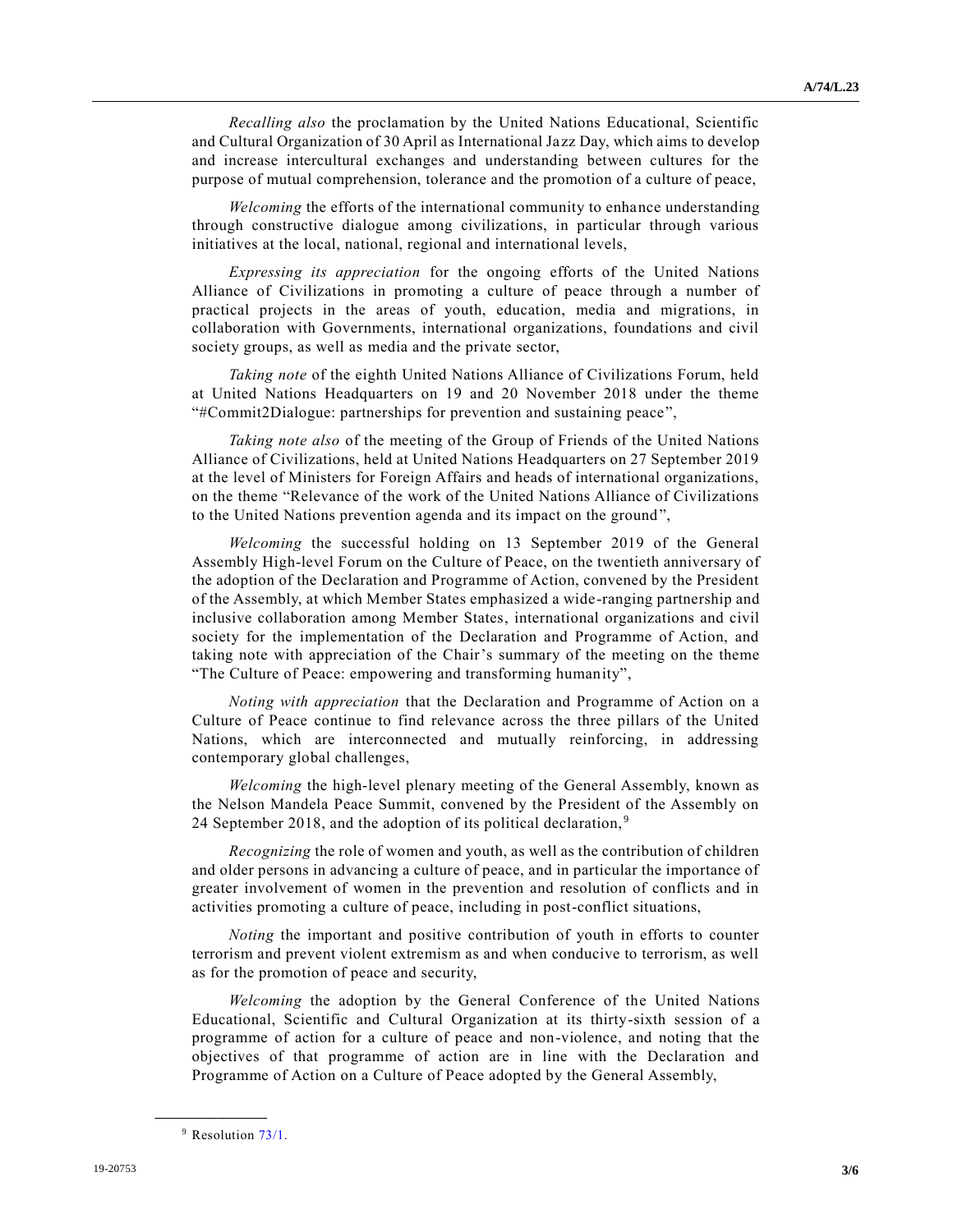*Recognizing* the activities of the United Nations Educational, Scientific and Cultural Organization related to the culture of peace and non-violence and their focus on concrete actions at the global, regional and subregional levels, and noting its support for the Member States, upon their request, in promoting the culture of peace at the national level,

*Noting* the initiatives of civil society, in collaboration with Governments, to strengthen civilian capacities to enhance the physical safety of vulnerable populations under threat of violence and to promote the peaceful settlement of disputes,

*Encouraging* the continued and increasing efforts and activities on the part of civil society organizations throughout the world in advancing a culture of peace as envisaged in the Declaration and Programme of Action,

1. *Reiterates* that the objective of the effective implementation of the Programme of Action on a Culture of Peace<sup>2</sup> is to strengthen further the global movement for a culture of peace following the observance of the International Decade for a Culture of Peace and Non-Violence for the Children of the World, 2001–2010, and calls upon all concerned to renew their attention to this objective;

2. *Welcomes* the inclusion of the promotion of a culture of peace in the 2030 Agenda for Sustainable Development;<sup>10</sup>

3. *Invites* Member States to continue to place greater emphasis on and expand their activities promoting a culture of peace at the national, regional and international levels and to ensure that peace and non-violence are fostered at all levels;

4. *Invites* the entities of the United Nations system, within their existing mandates, to integrate, as appropriate, the eight action areas of the Programme of Action into their programmes of activities, focusing on promoting a culture of peace and non-violence at the national, regional and international levels;

5. *Commends* the United Nations Educational, Scientific and Cultural Organization for strengthening efforts to mobilize all relevant stakeholders within and outside the United Nations system in support of a culture of peace, and invites the Organization to continue to enhance communication and outreach, including through the culture of peace website;

6. *Commends* the practical initiatives and actions by relevant United Nations bodies, including the United Nations Children's Fund, the United Nations Entity for Gender Equality and the Empowerment of Women (UN-Women) and the University for Peace, as well as their activities in further promoting a culture of peace and non-violence, in particular the promotion of peace education and activities related to specific areas identified in the Programme of Action, and encourages them to continue and further strengthen and expand their efforts;

7. *Underlines* that early childhood development contributes to the development of more peaceful societies through advancing equality, tolerance, human development and promoting human rights, and calls for investment in early childhood education, including through effective policies and practices, towards promoting a culture of peace;

8. *Encourages* Member States, United Nations entities, regional and subregional organizations and relevant actors to consider instituting mechanisms to involve youth in the promotion of a culture of peace, tolerance and intercultural and interreligious dialogue and develop, as appropriate, an understanding of respect for human dignity, pluralism and diversity, including, as appropriate, through education programmes, that could discourage their participation in acts of terrorism, violent

<sup>&</sup>lt;sup>10</sup> Resolution [70/1.](https://undocs.org/en/A/RES/70/1)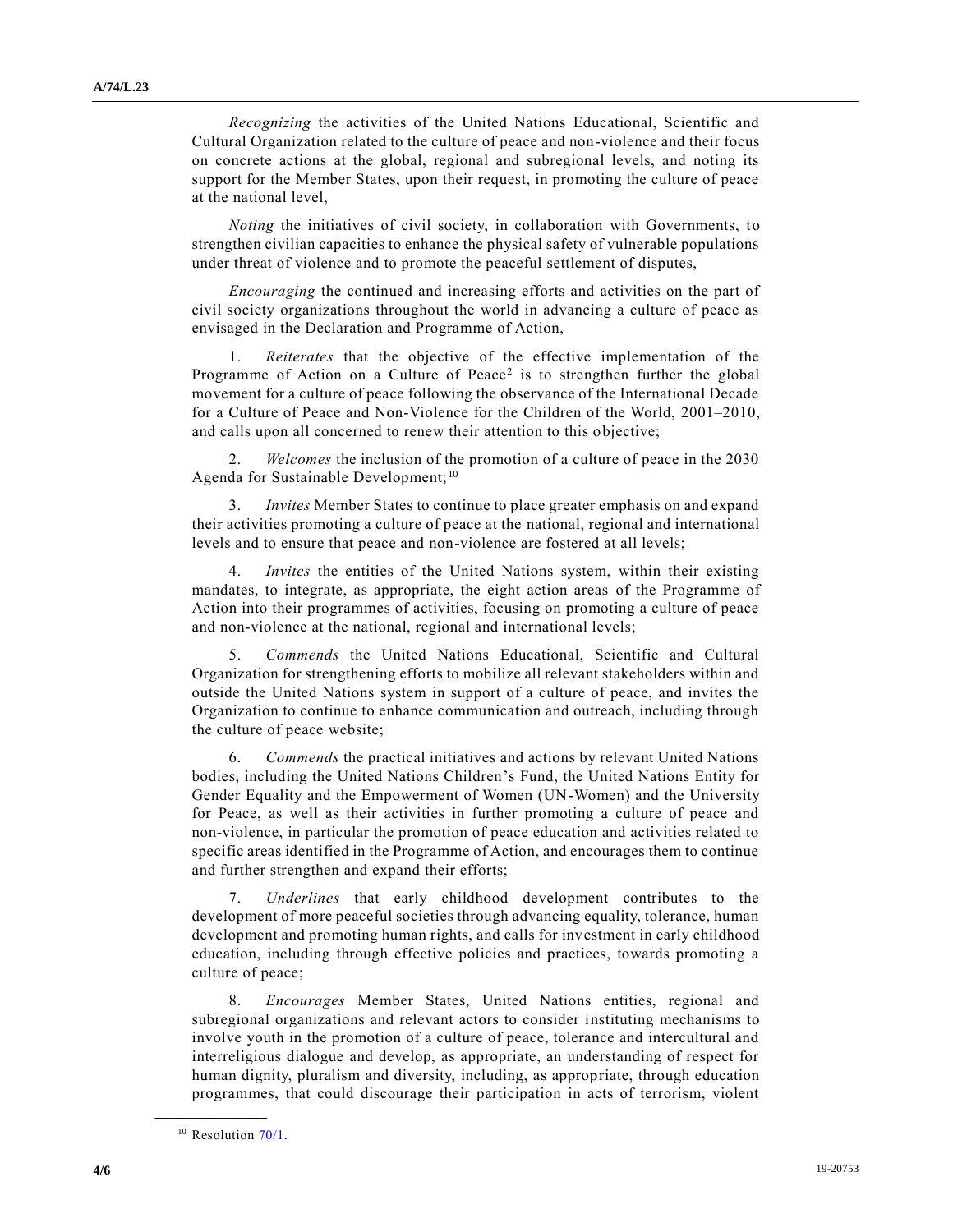extremism as and when conducive to terrorism, violence, xenophobia and all forms of discrimination;

9. *Encourages* the United Nations Alliance of Civilizations to increase its activities that focus on peace education and global citizenship education in order to enhance an understanding among young people of values such as peace, tolerance, openness, inclusion and mutual respect, which are essential in developing a culture of peace;

10. *Encourages* the United Nations peacebuilding architecture to continue to promote peacebuilding and sustaining peace activities, as outlined in its resolution [72/276,](https://undocs.org/en/A/RES/72/276) and to advance a culture of peace and non-violence in post-conflict peacebuilding efforts at the country level;

11. *Urges* the appropriate authorities to provide age-appropriate education in children's schools that builds a culture of peace and non-violence, including lessons in mutual understanding, respect, tolerance, active and global citizenship and human rights;

12. *Encourages* the involvement of media, especially the mass media, in promoting a culture of peace and non-violence, with particular regard to children and young people;

13. *Commends* civil society, non-governmental organizations and young people for their activities in further promoting a culture of peace and non-violence, including through their campaign to raise awareness on a culture of peace and the peaceful settlement of disputes;

14. *Encourages* civil society and non-governmental organizations to further strengthen their efforts to promote a culture of peace, inter alia, by adopting their own programme of activities to complement the initiatives of Member States, the United Nations system and other international and regional organizations, in line with the Declaration<sup>1</sup> and Programme of Action on a Culture of Peace;

15. *Invites* Member States, all entities of the United Nations system and civil society organizations to accord increasing attention to their observance of the International Day of Peace on 21 September each year as a day of global ceasefire and non-violence, in accordance with its resolution [55/282](https://undocs.org/en/A/RES/55/282) of 7 September 2001, and of the International Day of Non-Violence on 2 October, in accordance with its resolution [61/271](https://undocs.org/en/A/RES/61/271) of 15 June 2007;

16. *Reiterates* its request to the President of the General Assembly to consider convening a high-level forum, as appropriate and within existing resources, devoted to the implementation of the Programme of Action on the occasion of the anniversary of its adoption, on or around 13 September, and requests the Secretariat to provide required logistical support for its effective organization within their respective mandates and existing resources;

17. *Welcomes* the convening by the President of the General Assembly at its seventy-third session, on 13 September 2019, of the High-level Forum on the Culture of Peace, on the twentieth anniversary of the adoption of the Declaration and Programme of Action, as mandated by its resolution [73/126,](https://undocs.org/en/A/RES/73/126) devoted to the implementation of the Declaration and Programme of Action, unanimously adopted two decades ago, which encourages actions at all levels – the individual, the family, the community, the national, the regional and the global;

18. *Appreciates*, in this context, that the High-level Forum provided an opportunity for Member States, United Nations entities, civil society and non-governmental organizations and all relevant stakeholders to exchange ideas and make suggestions on how to build and further promote the Culture of Peace in the